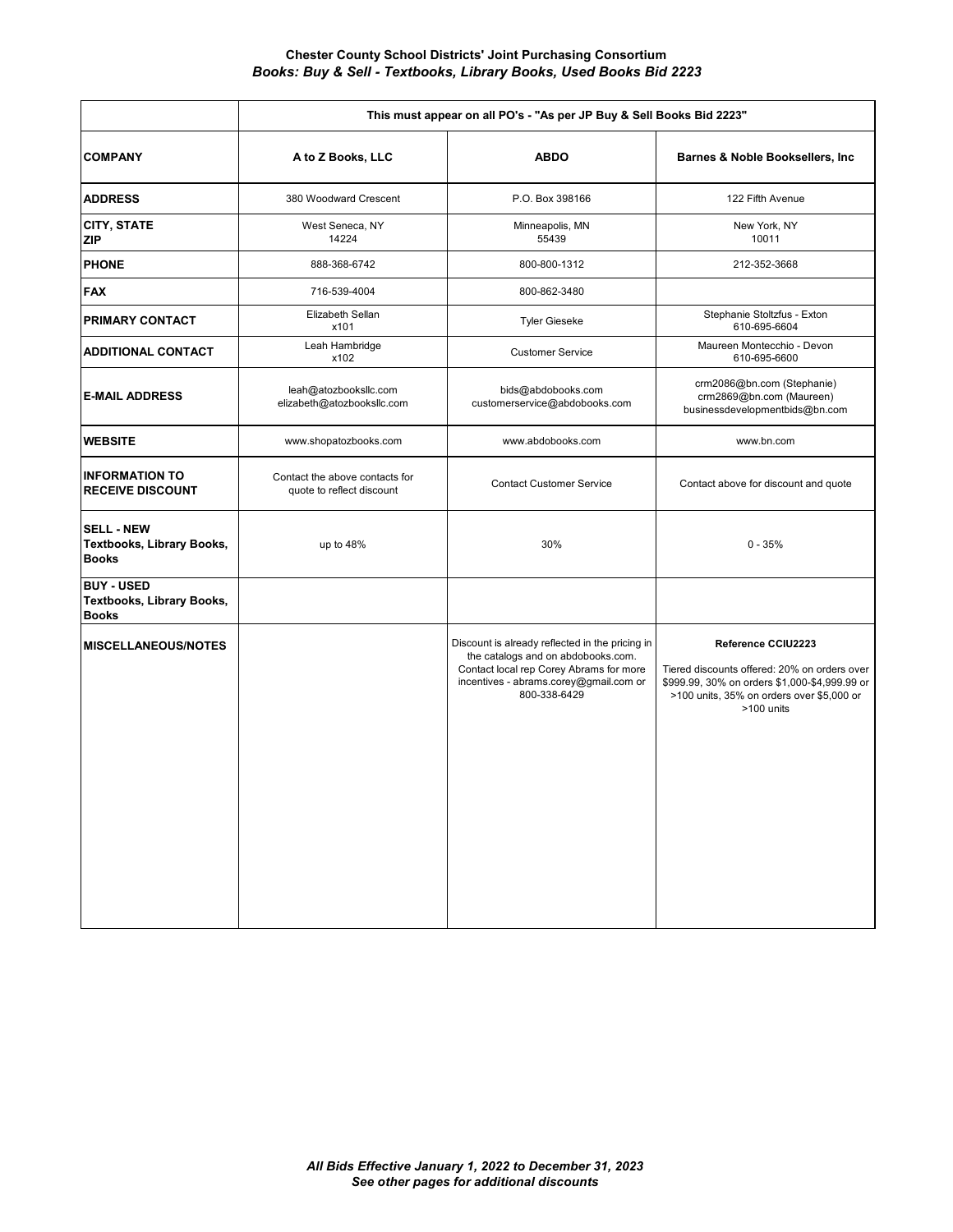|                                                                | This must appear on all PO's - "As per JP Buy & Sell Books Bid 2223" |                                                                                                                                                                                                                                                                   |                                                                                                                                                                                                                                                                                                                                        |
|----------------------------------------------------------------|----------------------------------------------------------------------|-------------------------------------------------------------------------------------------------------------------------------------------------------------------------------------------------------------------------------------------------------------------|----------------------------------------------------------------------------------------------------------------------------------------------------------------------------------------------------------------------------------------------------------------------------------------------------------------------------------------|
| <b>COMPANY</b>                                                 | <b>Becker's School Supplies</b>                                      | <b>Bound To Stay Bound</b><br>Books, Inc.                                                                                                                                                                                                                         | Capstone                                                                                                                                                                                                                                                                                                                               |
| <b>ADDRESS</b>                                                 | 1500 Melrose Hwy.                                                    | 1880 West Morton                                                                                                                                                                                                                                                  | 1710 Roe Crest Drive                                                                                                                                                                                                                                                                                                                   |
| <b>CITY, STATE</b><br><b>ZIP</b>                               | Pennsaken, NJ<br>08110                                               | Jacksonville, IL<br>62650                                                                                                                                                                                                                                         | North Mankato, MN<br>56003                                                                                                                                                                                                                                                                                                             |
| <b>PHONE</b>                                                   | 800-523-1490                                                         | 800-637-6586                                                                                                                                                                                                                                                      | 800-747-4992                                                                                                                                                                                                                                                                                                                           |
| <b>FAX</b>                                                     | 856-792-4500                                                         | 800-747-2872                                                                                                                                                                                                                                                      | 888-262-0705                                                                                                                                                                                                                                                                                                                           |
| PRIMARY CONTACT                                                | <b>Tim Becker</b><br>610-216-8085 cell                               | Lori Smith                                                                                                                                                                                                                                                        | Corey Abrams<br>800-338-6429                                                                                                                                                                                                                                                                                                           |
| <b>ADDITIONAL CONTACT</b>                                      | Paul Becker<br>609-602-1815                                          | Susan Gregory                                                                                                                                                                                                                                                     | <b>Customer Service</b>                                                                                                                                                                                                                                                                                                                |
| <b>E-MAIL ADDRESS</b>                                          | tim.becker@cjbinc.com                                                | sales@btsb.com<br>sgregory@btsb.com                                                                                                                                                                                                                               | abrams.corey@gmail.com<br>customerservice@capstonepub.com                                                                                                                                                                                                                                                                              |
| <b>WEBSITE</b>                                                 | www.shopbecker.com                                                   | www.btsb.com                                                                                                                                                                                                                                                      | www.capstonepub.com                                                                                                                                                                                                                                                                                                                    |
| <b>INFORMATION TO</b><br><b>RECEIVE DISCOUNT</b>               | Contact primary to be set up for discount<br>Reference 00-0001043    | Reference CCIU on the purchase Order                                                                                                                                                                                                                              | Contact customer service team<br>for submitting orders. Reference CAP5CCIU<br>on all Purchase Orders                                                                                                                                                                                                                                   |
| <b>SELL - NEW</b><br>Textbooks, Library Books,<br><b>Books</b> | 12%                                                                  | 30%                                                                                                                                                                                                                                                               | 5%                                                                                                                                                                                                                                                                                                                                     |
| <b>BUY - USED</b><br>Textbooks, Library Books,<br><b>Books</b> | 12%                                                                  |                                                                                                                                                                                                                                                                   |                                                                                                                                                                                                                                                                                                                                        |
| <b>MISCELLANEOUS/NOTES</b>                                     | Reference 00-0001043<br>Free shipping on all orders.                 | <b>Reference CCIU</b><br>Discount from the publisher list<br>in effect at time of shipment plus<br>prebinding charge of \$9.33 per book<br>Short discount title prices are reduced by 10%<br>(deduct .06 from BTSB catalog price)<br>Free shipping within the USA | Reference CAP5CCIU on all Purchase<br>Orders<br>Discount cannot be combined with other<br>promotions or discounts. Must contact<br>Customer Service team to submit PO's.<br>Capstone will not honor or be held liable for<br>discounts that exclude promo code.<br>Contact Primary for volume discounts or digital<br>pricing options. |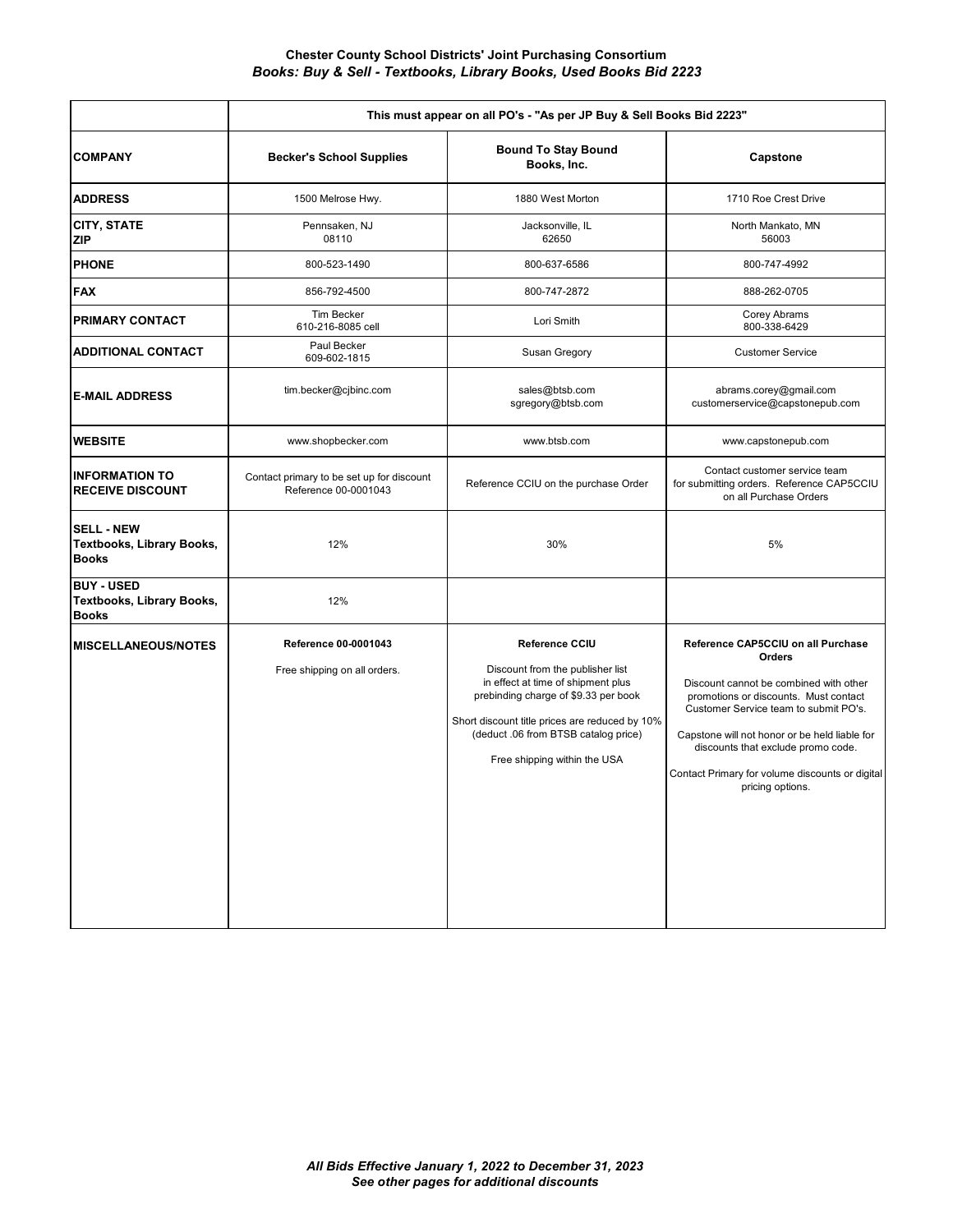|                                                                       | This must appear on all PO's - "As per JP Buy & Sell Books Bid 2223" |                                                                                          |                                                                               |
|-----------------------------------------------------------------------|----------------------------------------------------------------------|------------------------------------------------------------------------------------------|-------------------------------------------------------------------------------|
| <b>COMPANY</b>                                                        | <b>Carolina Biologial Supply</b>                                     | Cengage Learning, Inc.<br><b>Gale Products</b>                                           | <b>Children's Plus, Inc.</b>                                                  |
| <b>ADDRESS</b>                                                        | 2700 York Road                                                       | 27500 Drake Road                                                                         | 1387 Dutch American Way                                                       |
| <b>CITY, STATE</b><br><b>ZIP</b>                                      | Burlington, NC<br>27215                                              | Farmington Hills, MI<br>48331                                                            | Beecher, IL<br>60401                                                          |
| <b>PHONE</b>                                                          | 800-334-5551                                                         | 800-877-4253                                                                             | 800-230-1279                                                                  |
| <b>FAX</b>                                                            | 800-222-7112                                                         | Please email                                                                             | 800-896-7213                                                                  |
| PRIMARY CONTACT                                                       | <b>Gray Amick</b><br>336-586-4422                                    | Vicki Gordon<br>800-223-1244 x 27530                                                     | John G. Walsh                                                                 |
| <b>ADDITIONAL CONTACT</b>                                             | <b>Customer Service</b>                                              | Sabine McAlpine<br>207-240-5614                                                          | <b>Customer Service</b>                                                       |
| <b>E-MAIL ADDRESS</b>                                                 | gray.amick@carolina.com<br>customer_service@carolina.com             | vicki.gordon@cengage.com<br>sabine.mcalpine@cengage.com                                  | bids@hellocpi.com<br>cs@hellocpi.com                                          |
| <b>WEBSITE</b>                                                        | www.carolina.com                                                     | www.gale.com<br>www.gale.com/thorndike                                                   | www.hellocpi.com                                                              |
| <b>INFORMATION TO</b><br><b>RECEIVE DISCOUNT</b>                      | Contact primary to set up online account.<br>Reference P105731       | Place orders via mail, phone, fax or email.<br>Online ordering contact to be set-up      | Discount reflected on website - contact primary<br>to have an account created |
| <b>SELL - NEW</b><br><b>Textbooks, Library Books,</b><br><b>Books</b> | 10%                                                                  | 0-70%                                                                                    | 0-30%                                                                         |
| <b>BUY - USED</b><br>Textbooks, Library Books,<br><b>Books</b>        |                                                                      |                                                                                          |                                                                               |
| <b>MISCELLANEOUS/NOTES</b>                                            | Reference P105731                                                    | Discounts vary by imprint.                                                               |                                                                               |
|                                                                       | Some products may have quantity discounts.                           | Free shipping of Gale print orders.                                                      |                                                                               |
|                                                                       |                                                                      | Discount may include standing orders, special<br>promotions and title going out of print |                                                                               |
|                                                                       |                                                                      |                                                                                          |                                                                               |
|                                                                       |                                                                      |                                                                                          |                                                                               |
|                                                                       |                                                                      |                                                                                          |                                                                               |
|                                                                       |                                                                      |                                                                                          |                                                                               |
|                                                                       |                                                                      |                                                                                          |                                                                               |
|                                                                       |                                                                      |                                                                                          |                                                                               |
|                                                                       |                                                                      |                                                                                          |                                                                               |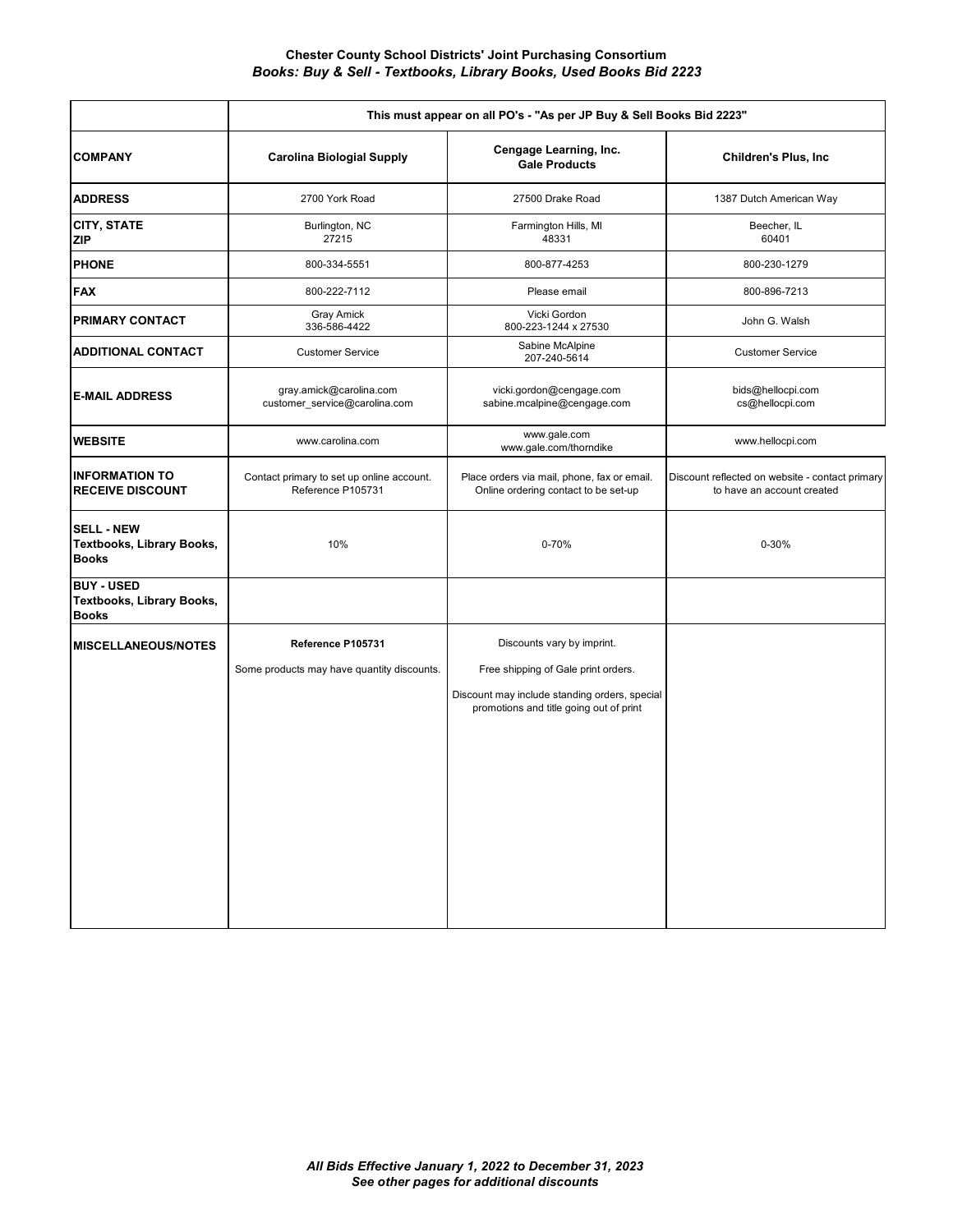|                                                                | This must appear on all PO's - "As per JP Buy & Sell Books Bid 2223" |                                                                               |                                                                                                                  |
|----------------------------------------------------------------|----------------------------------------------------------------------|-------------------------------------------------------------------------------|------------------------------------------------------------------------------------------------------------------|
| <b>COMPANY</b>                                                 | Childswork/Childsplay                                                | <b>Delaney Educational Enterprises</b>                                        | <b>Follett School Solutions</b>                                                                                  |
| <b>ADDRESS</b>                                                 | 40 Aero Road, Unit 2                                                 | 1387 Dutch American Way                                                       | 1340 Ridgeview Drive                                                                                             |
| <b>CITY, STATE</b><br><b>ZIP</b>                               | Bohemia, NY<br>11716                                                 | Beecher, IL<br>60401                                                          | McHenry, IL<br>60050                                                                                             |
| <b>PHONE</b>                                                   | 631-619-2600                                                         | 800-788-5557                                                                  | 877-899-8550                                                                                                     |
| <b>FAX</b>                                                     |                                                                      | 800-660-2199                                                                  | 800-852-5458                                                                                                     |
| PRIMARY CONTACT                                                | Michael Surrey<br>631-619-2606                                       | Joseph Walsh                                                                  | Amy Huss<br>610-405-4548                                                                                         |
| <b>ADDITIONAL CONTACT</b>                                      |                                                                      | <b>Customer Service</b>                                                       | Erinn Gavin<br>708-884-6154                                                                                      |
| <b>E-MAIL ADDRESS</b>                                          | mike@guidance-group.com                                              | bids@deebooks.com<br>cs@deebooks.com                                          | ahuss@follett.com<br>egavin@follett.com                                                                          |
| <b>WEBSITE</b>                                                 | www.childswork.com                                                   | www.deebooks.com                                                              | www.follettclassroom.com                                                                                         |
| <b>INFORMATION TO</b><br><b>RECEIVE DISCOUNT</b>               | Reference Bid #2223 and discount on<br><b>Purchase Orders</b>        | Discount reflected on website - contact primary<br>to have an account created | Must state RFP #2223 on all purchases.<br>Discount will be applied on invoice                                    |
| <b>SELL - NEW</b><br>Textbooks, Library Books,<br><b>Books</b> | 10%                                                                  | 0-30%                                                                         | 5%                                                                                                               |
| <b>BUY - USED</b><br>Textbooks, Library Books,<br><b>Books</b> | 10%                                                                  |                                                                               | *Follett Book buy back program                                                                                   |
| <b>MISCELLANEOUS/NOTES</b>                                     | Reference Bid 2223                                                   |                                                                               | Reference RFP #2223                                                                                              |
|                                                                | Call Primary for possible quantity discount.                         |                                                                               | Additional 5% discount off already net<br>discounted pricing online at titlewave.com<br>and follettclassroom.com |
|                                                                |                                                                      |                                                                               | Exception: new textbooks                                                                                         |
|                                                                |                                                                      |                                                                               |                                                                                                                  |
|                                                                |                                                                      |                                                                               |                                                                                                                  |
|                                                                |                                                                      |                                                                               |                                                                                                                  |
|                                                                |                                                                      |                                                                               |                                                                                                                  |
|                                                                |                                                                      |                                                                               |                                                                                                                  |
|                                                                |                                                                      |                                                                               |                                                                                                                  |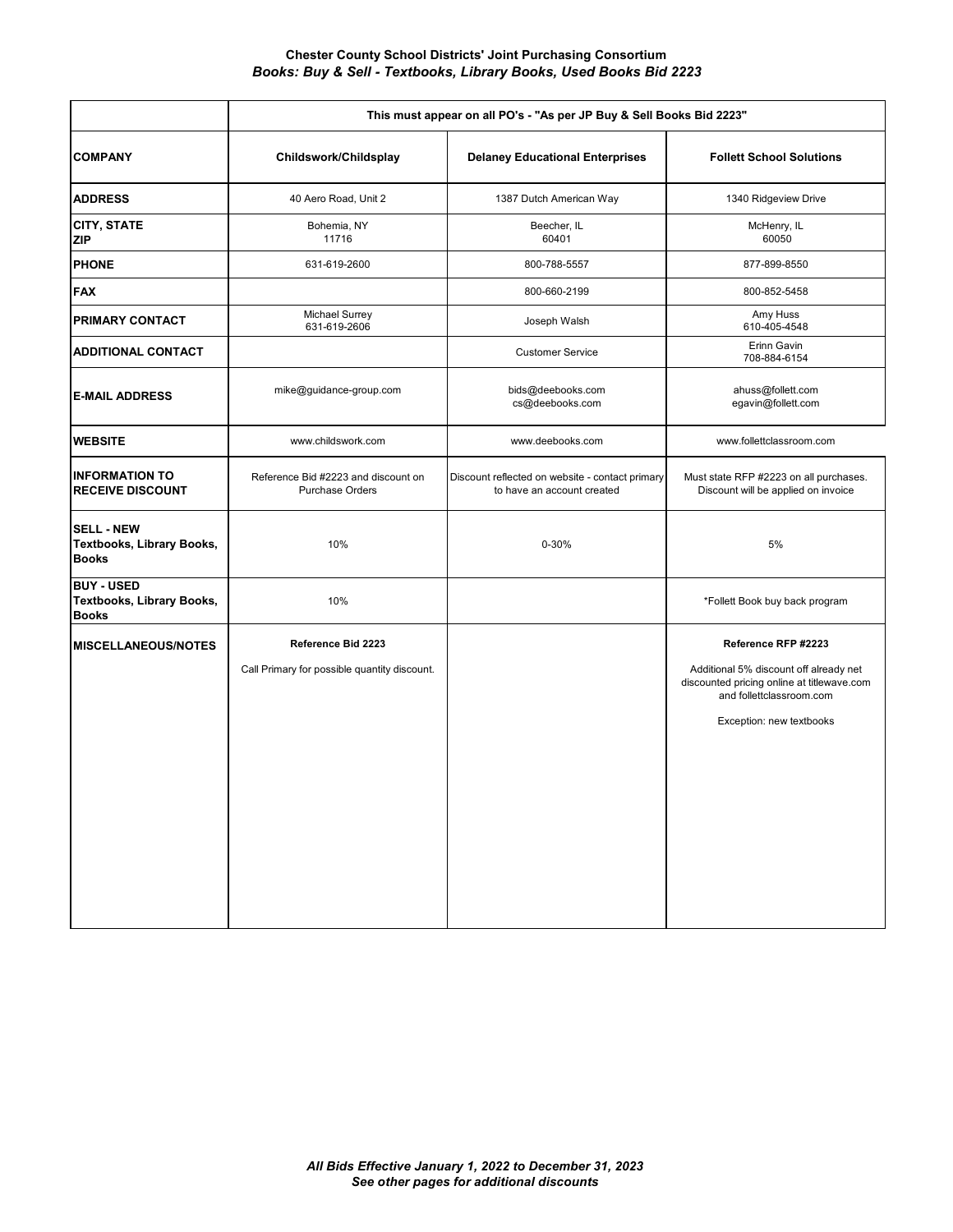|                                                                | This must appear on all PO's - "As per JP Buy & Sell Books Bid 2223"   |                                                                                                                                                                                                                                                                                                                                                            |                                                       |
|----------------------------------------------------------------|------------------------------------------------------------------------|------------------------------------------------------------------------------------------------------------------------------------------------------------------------------------------------------------------------------------------------------------------------------------------------------------------------------------------------------------|-------------------------------------------------------|
| <b>COMPANY</b>                                                 | GL Group, Inc.<br>d/b/a Booksource                                     | <b>Houghton Mifflin Harcourt Publishing</b>                                                                                                                                                                                                                                                                                                                | Jupiter Associates, LLC                               |
| <b>ADDRESS</b>                                                 | 1230 Macklind Ave.                                                     | 125 High Street                                                                                                                                                                                                                                                                                                                                            | 12 Aiken Court                                        |
| <b>CITY, STATE</b><br><b>ZIP</b>                               | St. Louis, MO<br>63110                                                 | Boston, MA<br>02110                                                                                                                                                                                                                                                                                                                                        | Malvern, PA<br>19335                                  |
| <b>PHONE</b>                                                   | 800-444-0435                                                           | 407-345-2064                                                                                                                                                                                                                                                                                                                                               | 610-283-2560                                          |
| <b>FAX</b>                                                     | 800-647-1923                                                           |                                                                                                                                                                                                                                                                                                                                                            | 610-321-0427                                          |
| <b>PRIMARY CONTACT</b>                                         | <b>Steven Hicks</b><br>x257                                            | Maribel Rodriguez                                                                                                                                                                                                                                                                                                                                          | Phil                                                  |
| <b>ADDITIONAL CONTACT</b>                                      | <b>Tiffany Bickel</b>                                                  | <b>Customer Service Center</b>                                                                                                                                                                                                                                                                                                                             |                                                       |
| <b>E-MAIL ADDRESS</b>                                          | bids@booksource.com<br>tbickel@booksource.com                          | hmh.bids@hmhco.com<br>k12orders@hmhco.com                                                                                                                                                                                                                                                                                                                  | cs@jupiter-llc.com<br>jamail@verizon.net              |
| <b>WEBSITE</b>                                                 | www.booksource.com                                                     | www.hmhco.com                                                                                                                                                                                                                                                                                                                                              | www.jupiter-llc.com                                   |
| <b>INFORMATION TO</b><br><b>RECEIVE DISCOUNT</b>               | Contact Tiffany Bickel for quote request or use<br>website for orders. | Contact customer service for all orders and<br>accurate prices                                                                                                                                                                                                                                                                                             | Contact Primary contact person                        |
| <b>SELL - NEW</b><br>Textbooks, Library Books,<br><b>Books</b> | $0 - 25%$                                                              | 0%                                                                                                                                                                                                                                                                                                                                                         | up to 40%                                             |
| <b>BUY - USED</b><br>Textbooks, Library Books,<br><b>Books</b> |                                                                        |                                                                                                                                                                                                                                                                                                                                                            |                                                       |
| <b>MISCELLANEOUS/NOTES</b>                                     | Discount is off of list price<br>Free standard shipping                | Catalog prices already reflect discount off list<br>price for Education market.<br>Prices expire 9/30/22 - if you would like a<br>contract term that extends beyond that date,<br>we would be happy to enter into a contract<br>w/the IU with a more definite list of products.<br>Prices do not include shipping costs (national<br>S&H charge is 10.5%). | Exceptions: Software, ebooks, Sole Source<br>Products |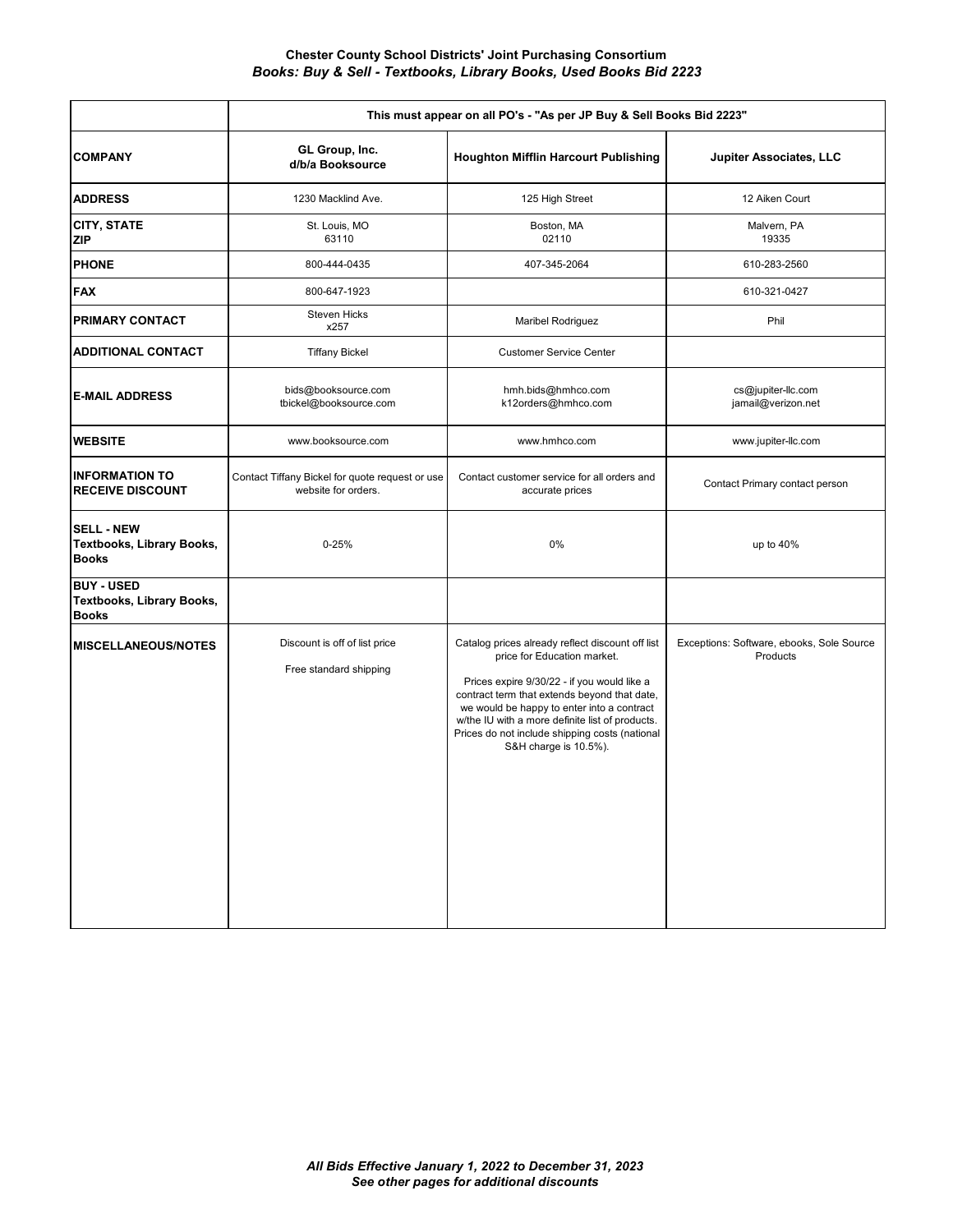|                                                                | This must appear on all PO's - "As per JP Buy & Sell Books Bid 2223" |                                                                   |                                                                                                                                         |
|----------------------------------------------------------------|----------------------------------------------------------------------|-------------------------------------------------------------------|-----------------------------------------------------------------------------------------------------------------------------------------|
| <b>COMPANY</b>                                                 | Keystone Books & Media                                               | <b>Lakeshore Learning</b><br><b>Materials</b>                     | <b>Mackin Educational Resources</b>                                                                                                     |
| <b>ADDRESS</b>                                                 | 1387 Dutch American Way                                              | 2695 E. Dominguez Street                                          | 3505 County Road 42 West                                                                                                                |
| <b>CITY, STATE</b><br><b>ZIP</b>                               | Beecher, IL<br>60401                                                 | Carson, CA<br>90895                                               | Burnsville, MN<br>55306                                                                                                                 |
| <b>PHONE</b>                                                   | 866-231-7780                                                         | 800-421-5354                                                      | 800-245-9540                                                                                                                            |
| <b>FAX</b>                                                     | 888-581-4850                                                         | 310-537-7990                                                      | 800-369-5490                                                                                                                            |
| <b>PRIMARY CONTACT</b>                                         | Sadie Witvoet                                                        | <b>Gregory Demetrius</b><br>267-990-6511                          | Grace Mundt                                                                                                                             |
| <b>ADDITIONAL CONTACT</b>                                      | <b>Customer Service</b>                                              | Luke Creamer<br>800-421-5354                                      | <b>Customer Service Team</b>                                                                                                            |
| <b>E-MAIL ADDRESS</b>                                          | cs@keystonebooksmedia.com                                            | gdemetrius@lakeshorelearning.com<br>biddept@lakeshorelearning.com | bids@mackin.com<br>mackin@mackin.com                                                                                                    |
| <b>WEBSITE</b>                                                 | www.keystonebooksmedia.com                                           | www.lakeshorelearning.com                                         | www.mackin.com                                                                                                                          |
| <b>INFORMATION TO</b><br><b>RECEIVE DISCOUNT</b>               | Contact primary to create web account                                | Reference Per Bid #2223<br>on the purchase order                  | Request CCIU Discount                                                                                                                   |
| <b>SELL - NEW</b><br>Textbooks, Library Books,<br><b>Books</b> | 0-30%                                                                | 5%                                                                | 5%                                                                                                                                      |
| <b>BUY - USED</b><br>Textbooks, Library Books,<br><b>Books</b> |                                                                      |                                                                   |                                                                                                                                         |
| <b>MISCELLANEOUS/NOTES</b>                                     | Discounts are reflected on website catalogue.                        | Reference Per Bid# 2223<br>Discount not applicable on sale items  | Email quotes@mackin.com and request the<br>CCIU Disount. Exceptioons: Databases,<br>multimedia (DVDs, BluRay, CDs, MP3s),<br>Makerspace |
|                                                                |                                                                      |                                                                   |                                                                                                                                         |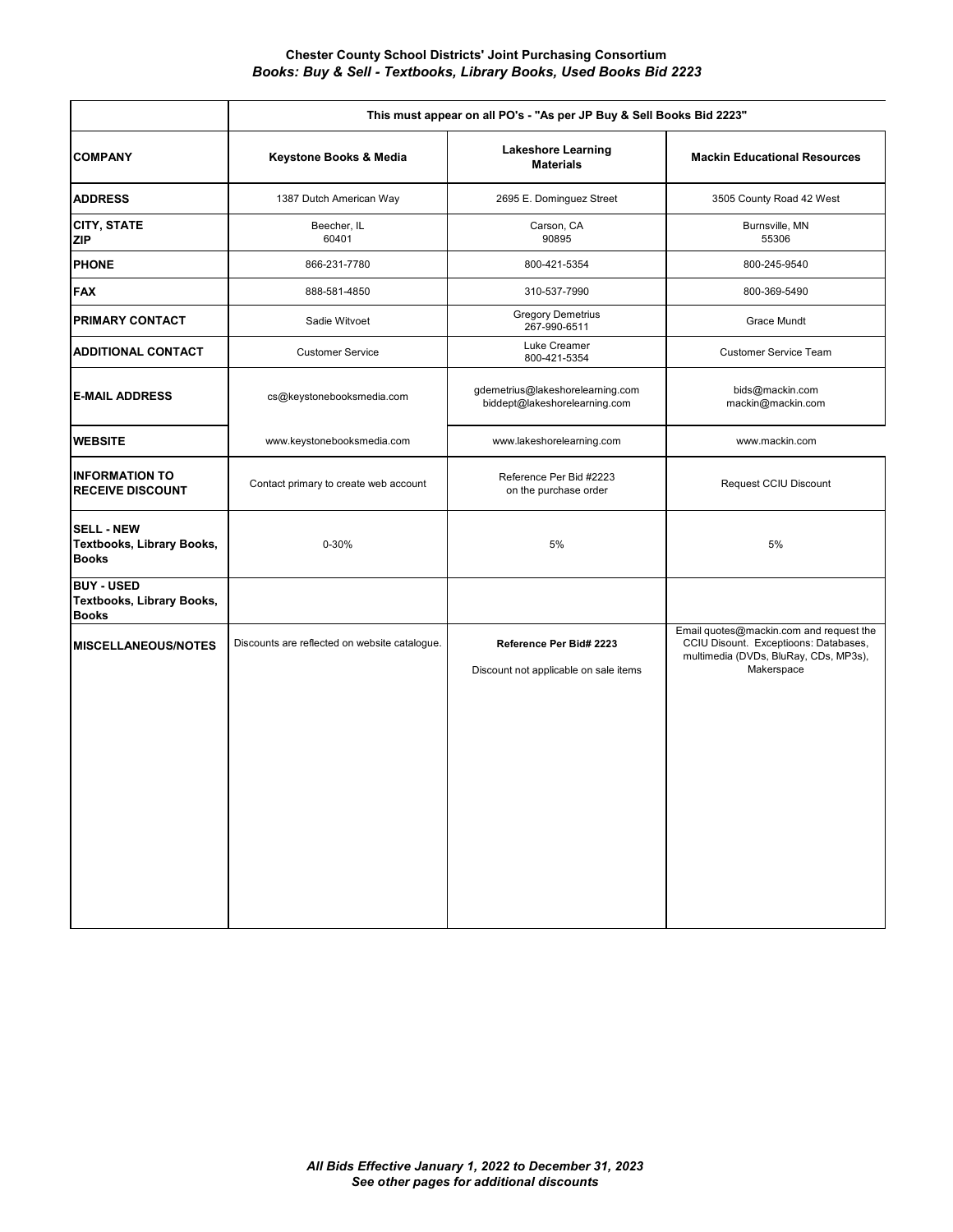|                                                                | This must appear on all PO's - "As per JP Buy & Sell Books Bid 2223"                                                                                                                                          |                                                                                                        |                                                                                                            |
|----------------------------------------------------------------|---------------------------------------------------------------------------------------------------------------------------------------------------------------------------------------------------------------|--------------------------------------------------------------------------------------------------------|------------------------------------------------------------------------------------------------------------|
| <b>COMPANY</b>                                                 | <b>Perfection Learning Corporation</b>                                                                                                                                                                        | <b>Perma-Bound Books</b>                                                                               | <b>Rainbow Book Company</b>                                                                                |
| <b>ADDRESS</b>                                                 | 1000 N Second Ave.                                                                                                                                                                                            | 617 East Vandalia Rd.                                                                                  | 1387 Dutch American Way                                                                                    |
| <b>CITY, STATE</b><br><b>ZIP</b>                               | Carson, CA<br>90895                                                                                                                                                                                           | Jacksonville, IL<br>62650                                                                              | Beecher, IL<br>60401                                                                                       |
| <b>PHONE</b>                                                   | 800-831-4190                                                                                                                                                                                                  | 800-637-6581                                                                                           | 800-255-0965                                                                                               |
| <b>FAX</b>                                                     | 800-543-2745                                                                                                                                                                                                  | 800-551-1169                                                                                           | 800-827-5988                                                                                               |
| <b>PRIMARY CONTACT</b>                                         | Jennifer Pustejovsky                                                                                                                                                                                          | Linda Matthews<br>x117                                                                                 | Michael Beechin                                                                                            |
| <b>ADDITIONAL CONTACT</b>                                      | Jen Boyle                                                                                                                                                                                                     | Joe Ebert                                                                                              | <b>Customer Service</b>                                                                                    |
| <b>E-MAIL ADDRESS</b>                                          | bids@perfectionlearning.com                                                                                                                                                                                   | lindam@perma-bound.com<br>joeebert@perma-bound.com                                                     | bids@rainbowbookcompany.com<br>cs@rainbowbookcompany.com                                                   |
| <b>WEBSITE</b>                                                 | www.perfectionlearning.com                                                                                                                                                                                    | www.perma-bound.com                                                                                    | www.rainbowbookcompany.com                                                                                 |
| <b>INFORMATION TO</b><br><b>RECEIVE DISCOUNT</b>               |                                                                                                                                                                                                               | Reference: 2022-17                                                                                     | Discounts are relected on web catalog. A free<br>web account can be created to access the full<br>catalog. |
| <b>SELL - NEW</b><br>Textbooks, Library Books,<br><b>Books</b> | 0-30%                                                                                                                                                                                                         | Up to 35%                                                                                              | $0 - 30%$                                                                                                  |
| <b>BUY - USED</b><br>Textbooks, Library Books,<br><b>Books</b> |                                                                                                                                                                                                               | Up to 35%                                                                                              |                                                                                                            |
| <b>MISCELLANEOUS/NOTES</b>                                     | 30% discount off of publisher list price on<br>Cover Craft/Turtleback, hardcover, and<br>paperback trade titles already reflected in<br>catalog and web prices. Shipping charges<br>apply. Reference Bid#2223 | Prices in Perma-Bound catalogs and website<br>are pre-discounted up to 35% off the publisher<br>price. | Discounts are relected on web catalog. A free<br>web account can be created to access the full<br>catalog. |
|                                                                |                                                                                                                                                                                                               |                                                                                                        |                                                                                                            |